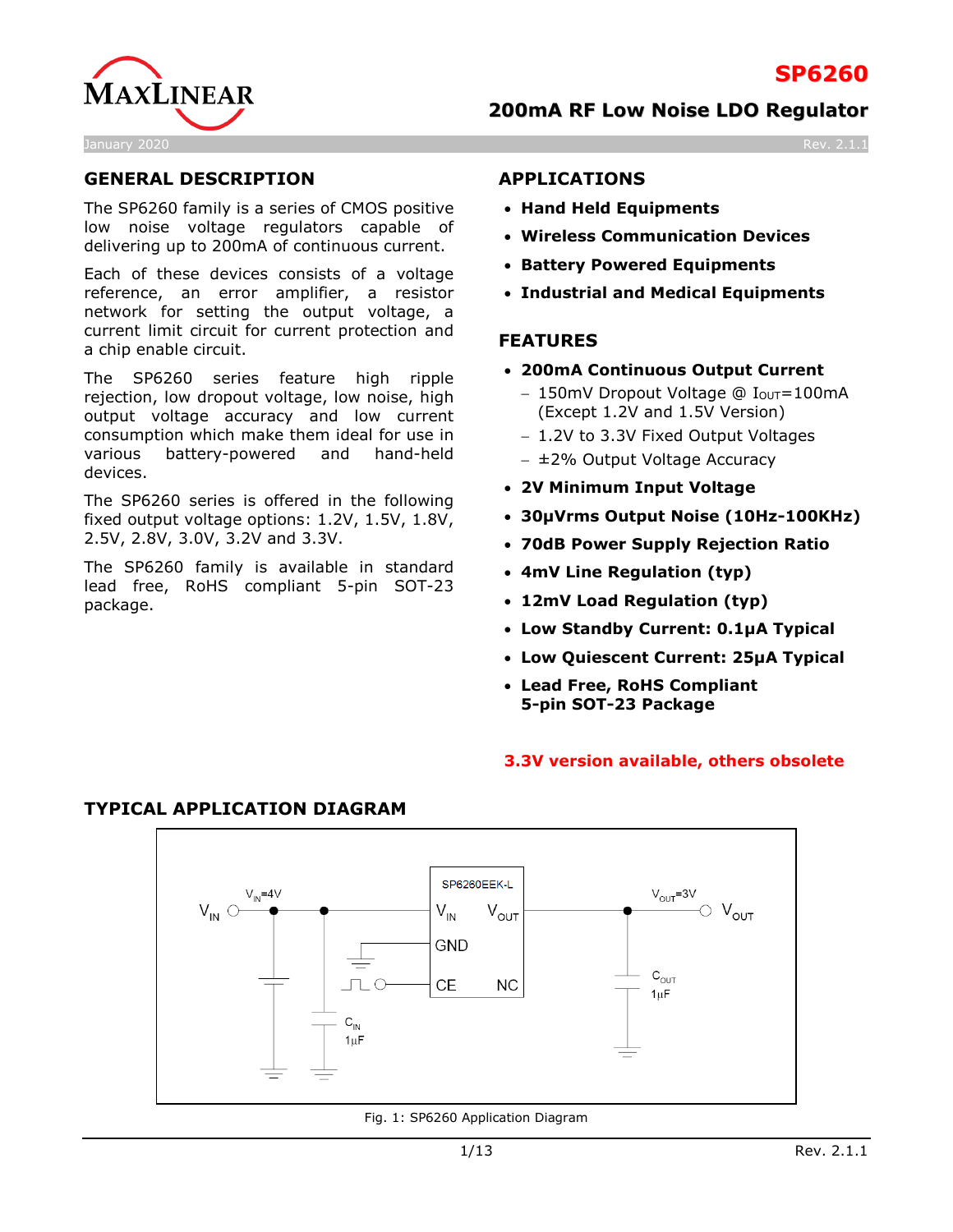

### **ABSOLUTE MAXIMUM RATINGS**

These are stress ratings only and functional operation of the device at these ratings or any other above those indicated in the operation sections of the specifications below is not implied. Exposure to absolute maximum rating conditions for extended periods of time may affect reliability.

| Lead Soldering (Sold. 10sec)  260°C     |  |
|-----------------------------------------|--|
| ESD Rating (HBM - Human Body Model) 2kV |  |
| ESD Rating (MM - Machine Model) 200V    |  |
|                                         |  |

#### **OPERATING RATINGS**

| Junction Temperature Range T <sub>1</sub> -40°C to 85°C |  |
|---------------------------------------------------------|--|
|                                                         |  |
|                                                         |  |

### **ELECTRICAL SPECIFICATIONS**

Specifications with standard type are for an Operating Junction Temperature of  $T_1 = 25^{\circ}C$  only; limits applying over the full Operating Junction Temperature range of -40°C to 85°C are denoted by a "•". Minimum and Maximum limits are guaranteed through test, design, or statistical correlation. Typical values represent the most likely parametric norm at  $T_1 = 25^{\circ}C$ , and are provided for reference purposes only.

#### **SP6260HEK (1.2V) 1.2V version is obsolete**

Unless otherwise indicated,  $V_{IN} = 2.2V$ ,  $C_{IN} = 1\mu F$ ,  $C_{OUT} = 1\mu F$ .

| <b>Parameter</b>                            | Min.  | Typ. | Max.  | <b>Units</b>   |           | <b>Conditions</b>                                       |
|---------------------------------------------|-------|------|-------|----------------|-----------|---------------------------------------------------------|
| Output Voltage Vout                         | 1.176 | 1.2  | 1.224 | $\vee$         |           | $V_{IN} = 2.2V$<br>1mA≤Iour≤30mA                        |
| Input Voltage VIN                           |       |      | 6     | $\vee$         |           |                                                         |
| Output Current Iout                         | 200   |      |       | <b>mA</b>      |           | $V_{IN} - V_{OUT} = 1V$                                 |
| Load Regulation VRLOAD                      |       | 12   | 40    | mV             |           | $V_{IN} = 2.2V$<br>1mA≤I <sub>ou</sub> r≤80mA           |
| Line Regulation V <sub>RLINE</sub>          |       | 4    | 16    | mV             |           | $2.2V \leq V_{IN} = \leq 6V$<br>$IOUT=30mA$             |
|                                             |       | 700  | 900   |                |           | $I_{\text{OUT}} = 10 \text{mA}$                         |
|                                             |       | 700  | 900   | mV             |           | $IOUT=100mA$                                            |
| Dropout Voltage V <sub>DROP</sub>           |       | 700  | 900   |                |           | $IOUT=150mA$                                            |
|                                             |       | 700  | 900   |                |           | $IOUT=200mA$                                            |
| Quiescent Current IQ                        |       | 25   | 50    | μA             |           | $V_{IN} = 2.2V$ , $I_{OUT} = 0mA$                       |
| Standby Current I <sub>STD</sub>            |       | 0.1  | 1     | μA             |           | $V_{IN} = 2.2V$<br>V <sub>CF</sub> in OFF mode          |
| Power Supply Rejection Ratio<br><b>PSRR</b> |       | 70   |       | dB             |           | Ripple 0.5V <sub>p-p</sub> , f=10kHz<br>$V_{IN} = 2.5V$ |
| Output Voltage                              |       | ±120 |       | µV/°C          | $\bullet$ | ΔVουτ/ΔΤ                                                |
| <b>Temperature Coefficient</b>              |       | ±100 |       | ppm/°C         | $\bullet$ | (ΔV <sub>OUT</sub> /V <sub>OUT</sub> )/ΔT               |
| Short Current Limit ILIMIT                  |       | 50   |       | m <sub>A</sub> |           | $VOUT=0V$                                               |
| <b>RMS Output Noise VNOISE</b>              |       | 30   |       | µVrms          |           | $T_A = 25^{\circ}C$<br>10Hz≤f≤100kHz                    |
| CE "High" Voltage                           | 1.5   |      |       | $\vee$         |           | CE input voltage "High"                                 |
| CE "Low" Voltage                            |       |      | 0.25  | $\vee$         |           | CE input voltage "Low"                                  |
| CE Pull-down Resistance RPD                 | 2.5   | 5    | 10    | MΩ             |           |                                                         |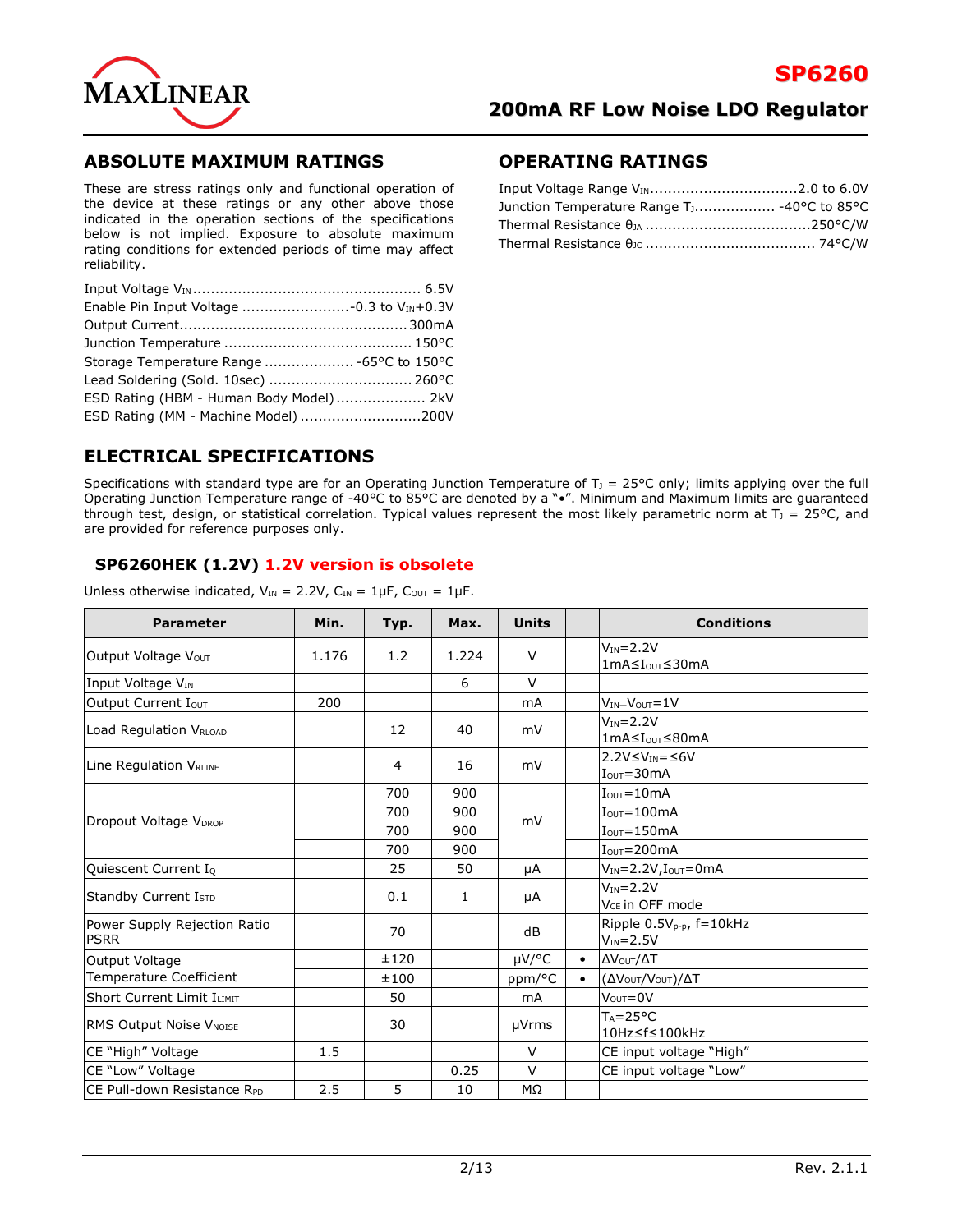

**SP6260**

#### **SP6260AEK (1.5V) 1.5V version is obsolete**

Unless otherwise indicated,  $V_{IN} = 2.5V$ ,  $C_{IN} = 1 \mu F$ ,  $C_{OUT} = 1 \mu F$ .

| <b>Parameter</b>                            | Min. | Typ. | Max. | <b>Units</b> |           | <b>Conditions</b>                                       |
|---------------------------------------------|------|------|------|--------------|-----------|---------------------------------------------------------|
| Output Voltage Vout                         | 1.47 | 1.5  | 1.53 | $\vee$       |           | $V_{IN} = 2.5V$<br>1mA≤I <sub>oυτ</sub> ≤30mA           |
| Input Voltage V <sub>IN</sub>               |      |      | 6    | $\vee$       |           |                                                         |
| Output Current Iout                         | 200  |      |      | mA           |           | $V_{IN} - V_{OUT} = 1V$                                 |
| Load Regulation VRLOAD                      |      | 12   | 40   | mV           |           | $V_{IN} = 2.5V$<br>1mA≤Iour≤80mA                        |
| Line Regulation VRLINE                      |      | 4    | 16   | mV           |           | $2.3V \leq V_{IN} = \leq 6V$<br>$IOUT=30mA$             |
|                                             |      | 400  | 600  |              |           | $IOUT=10mA$                                             |
|                                             |      | 400  | 600  |              |           | $IOUT=100mA$                                            |
| Dropout Voltage V <sub>DROP</sub>           |      | 400  | 600  | mV           |           | $IOUT=150mA$                                            |
|                                             |      | 400  | 600  |              |           | $IOUT=200mA$                                            |
| Quiescent Current IQ                        |      | 25   | 50   | μA           |           | $V_{IN} = 2.5V$ , $I_{OUT} = 0mA$                       |
| Standby Current I <sub>STD</sub>            |      | 0.1  | 1    | μA           |           | $V_{IN} = 2.5V$<br>V <sub>CF</sub> in OFF mode          |
| Power Supply Rejection Ratio<br><b>PSRR</b> |      | 70   |      | dB           |           | Ripple 0.5V <sub>p-p</sub> , f=10kHz<br>$V_{IN} = 2.5V$ |
| Output Voltage                              |      | ±150 |      | µV/°C        | $\bullet$ | ΔV <sub>Ουτ</sub> /ΔΤ                                   |
| Temperature Coefficient                     |      | ±100 |      | ppm/°C       | $\bullet$ | (ΔV <sub>OUT</sub> /V <sub>OUT</sub> )/ΔT               |
| <b>Short Current Limit ILIMIT</b>           |      | 50   |      | mA           |           | $V_{\text{OUT}} = 0V$                                   |
| RMS Output Noise VNOISE                     |      | 30   |      | µVrms        |           | $T_A = 25^{\circ}C$<br>10Hz≤f≤100kHz                    |
| CE "High" Voltage                           | 1.5  |      |      | $\vee$       |           | CE input voltage "High"                                 |
| CE "Low" Voltage                            |      |      | 0.25 | $\vee$       |           | CE input voltage "Low"                                  |
| ICE Pull-down Resistance R <sub>PD</sub>    | 2.5  | 5    | 10   | MΩ           |           |                                                         |

#### **SP6260BEK (1.8V) 1.8V version is obsolete**

Unless otherwise indicated,  $V_{IN} = 2.8V$ ,  $C_{IN} = 1 \mu F$ ,  $C_{OUT} = 1 \mu F$ .

| <b>Parameter</b>                            | Min.  | Typ. | Max.  | <b>Units</b> |           | <b>Conditions</b>                                 |
|---------------------------------------------|-------|------|-------|--------------|-----------|---------------------------------------------------|
| Output Voltage Vour                         | 1.764 | 1.8  | 1.836 | $\vee$       |           | $V_{IN} = 2.8V$<br>1mA≤I <sub>ουτ</sub> ≤30mA     |
| Input Voltage V <sub>IN</sub>               |       |      | 6     | $\vee$       |           |                                                   |
| Output Current Iout                         | 200   |      |       | mA           |           | $V_{IN} - V_{OUT} = 1V$                           |
| Load Regulation VRLOAD                      |       | 12   | 40    | mV           |           | $V_{IN} = 2.8V$<br>1mA≤Iour≤80mA                  |
| Line Regulation VRLINE                      |       | 4    | 16    | mV           |           | $2.3V≤VIN=≤6V$<br>$I_{\text{OUT}} = 30 \text{mA}$ |
|                                             |       | 20   | 40    |              |           | $I_{\text{OUT}} = 10 \text{mA}$                   |
|                                             |       | 150  | 300   |              |           | $I_{\text{OUT}} = 100 \text{mA}$                  |
| Dropout Voltage V <sub>DROP</sub>           |       | 200  | 400   | mV           |           | $I_{\text{OUT}} = 150 \text{mA}$                  |
|                                             |       | 250  | 500   |              |           | $I_{\text{OUT}} = 200 \text{mA}$                  |
| Quiescent Current IQ                        |       | 25   | 50    | μA           |           | $V_{IN} = 2.8V$ , $I_{OUT} = 0mA$                 |
| Standby Current IsTD                        |       | 0.1  | 1     | μA           |           | $V_{IN} = 2.8V$<br>V <sub>CE</sub> in OFF mode    |
| Power Supply Rejection Ratio<br><b>PSRR</b> |       | 70   |       | dB           |           | Ripple $0.5V_{p-p}$ , f=10kHz<br>$V_{IN} = 2.5V$  |
| Output Voltage                              |       | ±180 |       | $\mu$ V/°C   | $\bullet$ | ΔV <sub>Ουτ</sub> /ΔΤ                             |
| Temperature Coefficient                     |       | ±100 |       | ppm/°C       |           | (ΔV <sub>OUT</sub> /V <sub>OUT</sub> )/ΔT         |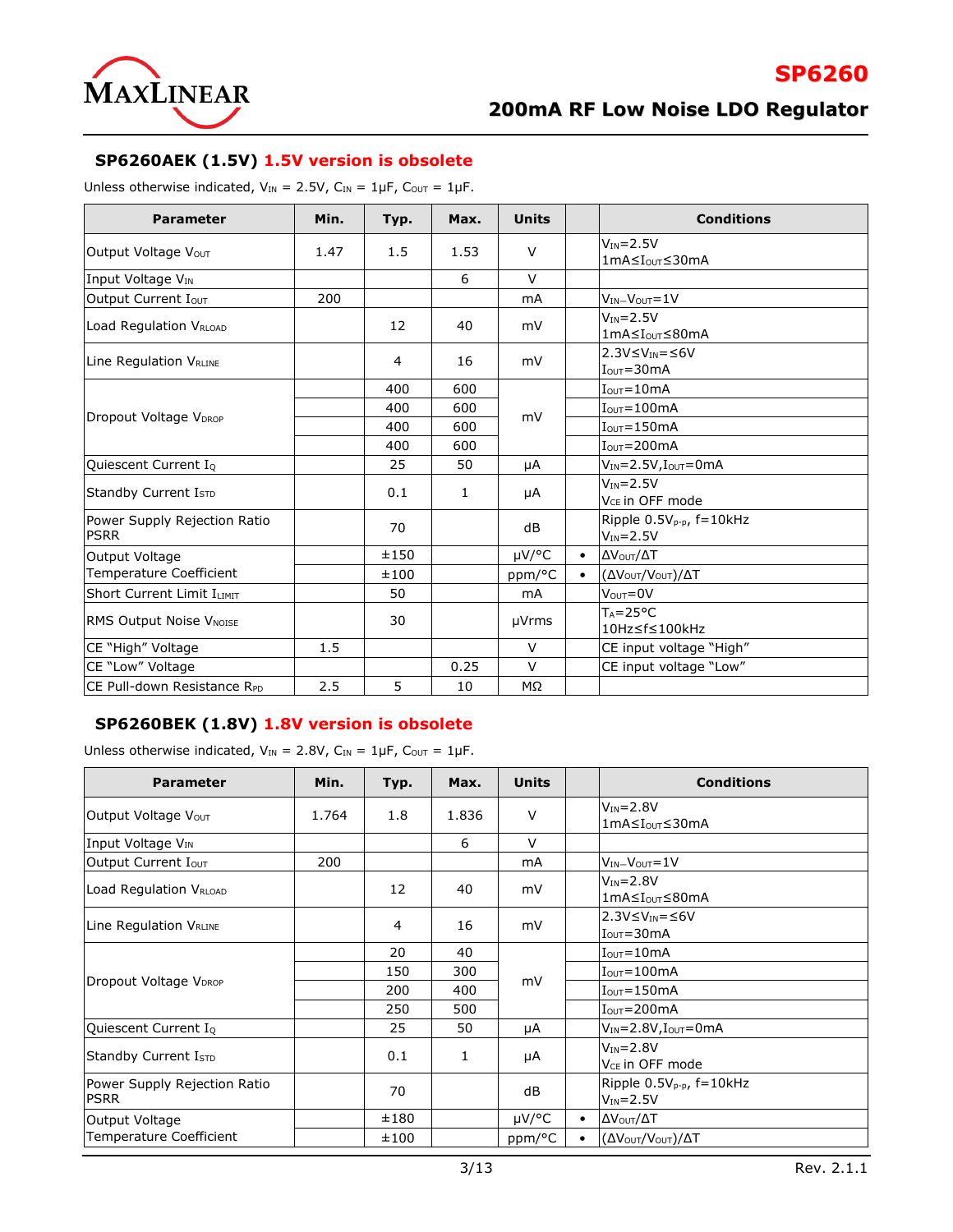

| Short Current Limit ILIMIT     |     | 50 |      | mA    | $V_{\text{OUT}} = 0V$                 |
|--------------------------------|-----|----|------|-------|---------------------------------------|
| <b>RMS Output Noise VNOISE</b> |     | 30 |      | µVrms | $T_A = 25^{\circ}C$<br>l10Hz≤f≤100kHz |
| CE "High" Voltage              | 1.5 |    |      |       | CE input voltage "High"               |
| <b>CE "Low" Voltage</b>        |     |    | 0.25 |       | CE input voltage "Low"                |
| ICE Pull-down Resistance RPD   | 2.5 |    | 10   | MΩ    |                                       |

### **SP6260CEK (2.5V) 2.5V version is obsolete**

| Unless otherwise indicated, $V_{IN} = 3.5V$ , $C_{IN} = 1\mu F$ , $C_{OUT} = 1\mu F$ . |  |  |  |  |
|----------------------------------------------------------------------------------------|--|--|--|--|
|----------------------------------------------------------------------------------------|--|--|--|--|

| <b>Parameter</b>                            | Min. | Typ. | Max. | <b>Units</b> |           | <b>Conditions</b>                                  |
|---------------------------------------------|------|------|------|--------------|-----------|----------------------------------------------------|
| Output Voltage Vout                         | 2.45 | 2.5  | 2.55 | V            |           | $V_{IN} = 3.5V$<br>1mA≤I <sub>ouτ</sub> ≤30mA      |
| Input Voltage VIN                           |      |      | 6    | $\vee$       |           |                                                    |
| Output Current Iout                         | 200  |      |      | <b>mA</b>    |           | $V_{IN} - V_{OUT} = 1V$                            |
| Load Regulation VRLOAD                      |      | 12   | 40   | mV           |           | $V_{IN} = 3.5V$<br>1mA≤I <sub>ouτ</sub> ≤80mA      |
| Line Regulation VRLINE                      |      | 4    | 16   | mV           |           | $3.0V \leq V_{IN} = \leq 6V$<br>$IOUT=30mA$        |
|                                             |      | 20   | 40   |              |           | $IQUT=10mA$                                        |
|                                             |      | 150  | 300  | mV           |           | $IOUT=100mA$                                       |
| Dropout Voltage V <sub>DROP</sub>           |      | 200  | 400  |              |           | $IOUT=150mA$                                       |
|                                             |      | 250  | 500  |              |           | $IOUT=200mA$                                       |
| Quiescent Current I <sub>Q</sub>            |      | 25   | 50   | μA           |           | $V_{IN} = 3.5V$ , $I_{OUT} = 0mA$                  |
| Standby Current IsTD                        |      | 0.1  | 1    | μA           |           | $V_{IN} = 3.5V$<br>V <sub>CF</sub> in OFF mode     |
| Power Supply Rejection Ratio<br><b>PSRR</b> |      | 70   |      | dB           |           | Ripple $0.5V_{p-p}$ , $f=10kHz$<br>$V_{IN} = 2.5V$ |
| Output Voltage                              |      | ±250 |      | µV/°C        | $\bullet$ | ΔV <sub>Ουτ</sub> /ΔΤ                              |
| <b>Temperature Coefficient</b>              |      | ±100 |      | ppm/°C       | $\bullet$ | (ΔV <sub>OUT</sub> /V <sub>OUT</sub> )/ΔT          |
| <b>Short Current Limit ILIMIT</b>           |      | 50   |      | mA           |           | $V_{\text{OUT}} = 0V$                              |
| <b>RMS Output Noise VNOISE</b>              |      | 30   |      | µVrms        |           | $T_A = 25^{\circ}C$<br>10Hz≤f≤100kHz               |
| CE "High" Voltage                           | 1.5  |      |      | $\vee$       |           | CE input voltage "High"                            |
| CE "Low" Voltage                            |      |      | 0.25 | $\vee$       |           | CE input voltage "Low"                             |
| CE Pull-down Resistance RPD                 | 2.5  | 5    | 10   | MΩ           |           |                                                    |

### **SP6260DEK (2.8V) 2.8V version is obsolete**

Unless otherwise indicated,  $V_{IN} = 3.8V$ ,  $C_{IN} = 1 \mu F$ ,  $C_{OUT} = 1 \mu F$ .

| <b>Parameter</b>                   | Min.  | Typ. | Max.  | <b>Units</b> | <b>Conditions</b>                                               |
|------------------------------------|-------|------|-------|--------------|-----------------------------------------------------------------|
| Output Voltage V <sub>OUT</sub>    | 2.744 | 2.8  | 2.856 | V            | $V_{IN} = 3.8V$<br>1mA≤I <sub>ouτ</sub> ≤30mA                   |
| Input Voltage V <sub>IN</sub>      |       |      | 6     | $\vee$       |                                                                 |
| Output Current Iout                | 200   |      |       | mA           | $V_{IN} - V_{OUT} = 1V$                                         |
| Load Regulation V <sub>RLOAD</sub> |       | 12   | 40    | mV           | $V_{IN} = 3.8V$<br>1mA≤IouT≤80mA                                |
| Line Regulation V <sub>RLINE</sub> |       | 4    | 16    | mV           | $3.3V \leq V_{IN} = \leq 6V$<br>$I_{\text{OUT}} = 30 \text{mA}$ |
|                                    |       | 20   | 40    |              | $I_{\text{OUT}} = 10 \text{mA}$                                 |
|                                    |       | 150  | 300   |              | $I_{\text{OUT}} = 100 \text{mA}$                                |
| Dropout Voltage V <sub>DROP</sub>  |       | 200  | 400   | mV           | $I_{\text{OUT}} = 150 \text{mA}$                                |
|                                    |       | 250  | 500   |              | $I_{\text{OUT}} = 200 \text{mA}$                                |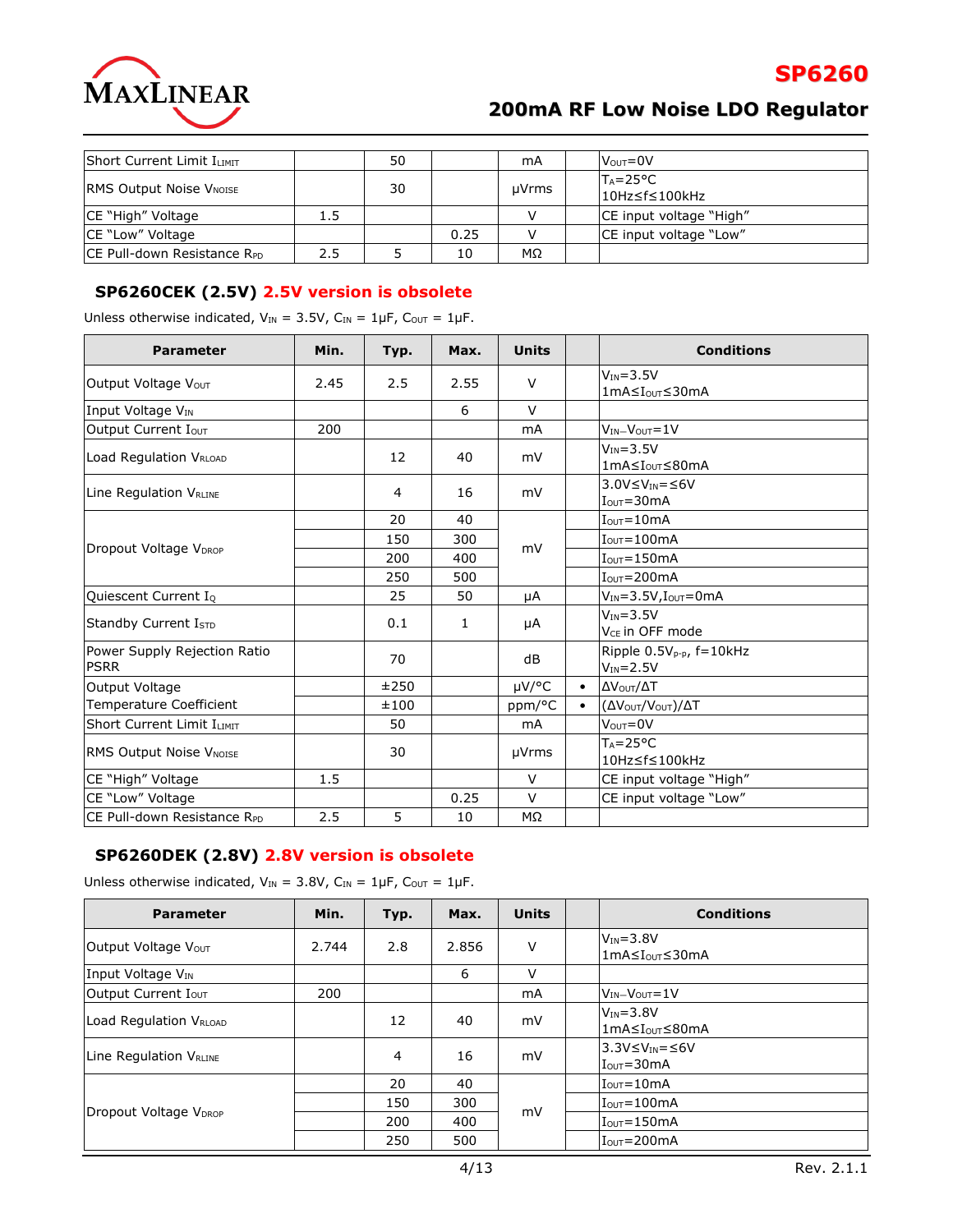

**SP6260**

| Quiescent Current I <sub>Q</sub>            |     | 25   | 50   | μA     |           | $V_{IN} = 3.8V, I_{OUT} = 0mA$                   |
|---------------------------------------------|-----|------|------|--------|-----------|--------------------------------------------------|
| Standby Current Istp                        |     | 0.1  | 1    | μA     |           | $V_{IN} = 3.8V$<br>V <sub>CF</sub> in OFF mode   |
| Power Supply Rejection Ratio<br><b>PSRR</b> |     | 70   |      | dB     |           | Ripple $0.5V_{p-p}$ , f=10kHz<br>$V_{IN} = 2.5V$ |
| Output Voltage                              |     | ±280 |      | µV/°C  | $\bullet$ | ΔV <sub>Ουτ</sub> /ΔΤ                            |
| Temperature Coefficient                     |     | ±100 |      | ppm/°C |           | (ΔV <sub>OUT</sub> /V <sub>OUT</sub> )/ΔT        |
| Short Current Limit ILIMIT                  |     | 50   |      | mA     |           | $V_{\text{OUT}} = 0V$                            |
| <b>RMS Output Noise VNOISE</b>              |     | 30   |      | µVrms  |           | $T_A = 25^{\circ}C$<br>I10Hz≤f≤100kHz            |
| <b>CE "High" Voltage</b>                    | 1.5 |      |      | $\vee$ |           | CE input voltage "High"                          |
| <b>CE "Low" Voltage</b>                     |     |      | 0.25 | $\vee$ |           | CE input voltage "Low"                           |
| ICE Pull-down Resistance RPD                | 2.5 | 5    | 10   | MΩ     |           |                                                  |

### **SP6260EEK (3.0V) 3.0V version is obsolete**

Unless otherwise indicated,  $V_{IN} = 4.0V$ ,  $C_{IN} = 1 \mu F$ ,  $C_{OUT} = 1 \mu F$ .

| <b>Parameter</b>                            | Min.  | Typ. | Max.         | <b>Units</b>   |           | <b>Conditions</b>                                  |
|---------------------------------------------|-------|------|--------------|----------------|-----------|----------------------------------------------------|
| Output Voltage Vout                         | 2.940 | 3.0  | 3.060        | $\vee$         |           | $V_{IN} = 4.0V$<br>1mA≤IouT≤30mA                   |
| Input Voltage VIN                           |       |      | 6            | $\vee$         |           |                                                    |
| Output Current Iout                         | 200   |      |              | mA             |           | $V_{IN} - V_{OUT} = 1V$                            |
| Load Regulation VRLOAD                      |       | 12   | 40           | mV             |           | $V_{IN} = 4.0V$<br>1mA≤Iour≤80mA                   |
| Line Regulation VRLINE                      |       | 4    | 16           | mV             |           | $3.5V \leq V_{IN} = \leq 6V$<br>$IOUT=30mA$        |
|                                             |       | 20   | 40           |                |           | $IOUT=10mA$                                        |
|                                             |       | 150  | 300          |                |           | $IOUT=100mA$                                       |
| Dropout Voltage V <sub>DROP</sub>           |       | 200  | 400          | mV             |           | $IOUT=150mA$                                       |
|                                             |       | 250  | 500          |                |           | $IOUT=200mA$                                       |
| Quiescent Current I <sub>Q</sub>            |       | 25   | 50           | μA             |           | $V_{IN} = 4.0 V, I_{OUT} = 0 mA$                   |
| Standby Current I <sub>STD</sub>            |       | 0.1  | $\mathbf{1}$ | μA             |           | $V_{IN} = 4.0V$<br>V <sub>CF</sub> in OFF mode     |
| Power Supply Rejection Ratio<br><b>PSRR</b> |       | 70   |              | dB             |           | Ripple $0.5V_{p-p}$ , $f=10kHz$<br>$V_{IN} = 2.5V$ |
| Output Voltage                              |       | ±300 |              | µV/°C          | $\bullet$ | ΔV <sub>Ουτ</sub> /ΔΤ                              |
| <b>Temperature Coefficient</b>              |       | ±100 |              | ppm/°C         | $\bullet$ | (ΔVουτ/Vουτ)/ΔΤ                                    |
| <b>Short Current Limit ILIMIT</b>           |       | 50   |              | m <sub>A</sub> |           | $V_{\text{OUT}} = 0V$                              |
| RMS Output Noise VNOISE                     |       | 30   |              | µVrms          |           | $Ta = 25^{\circ}C$<br>10Hz≤f≤100kHz                |
| CE "High" Voltage                           | 1.5   |      |              | $\vee$         |           | CE input voltage "High"                            |
| CE "Low" Voltage                            |       |      | 0.25         | $\vee$         |           | CE input voltage "Low"                             |
| ICE Pull-down Resistance Rpp                | 2.5   | 5    | 10           | MΩ             |           |                                                    |

### **SP6260FEK (3.2V) 3.2V version is obsolete**

Unless otherwise indicated,  $V_{IN} = 4.2V$ ,  $C_{IN} = 1 \mu F$ ,  $C_{OUT} = 1 \mu F$ .

| <b>Parameter</b>              | Min.  | Typ. | Max.  | <b>Units</b> | <b>Conditions</b>                             |
|-------------------------------|-------|------|-------|--------------|-----------------------------------------------|
| Output Voltage Vour           | 3.136 | 3.2  | 3.264 |              | $V_{IN} = 4.2V$<br>1mA≤I <sub>ouT</sub> ≤30mA |
| Input Voltage V <sub>IN</sub> |       |      | 6     |              |                                               |
| Output Current Iout           | 200   |      |       | mA           | $V_{IN} - V_{OUT} = 1V$                       |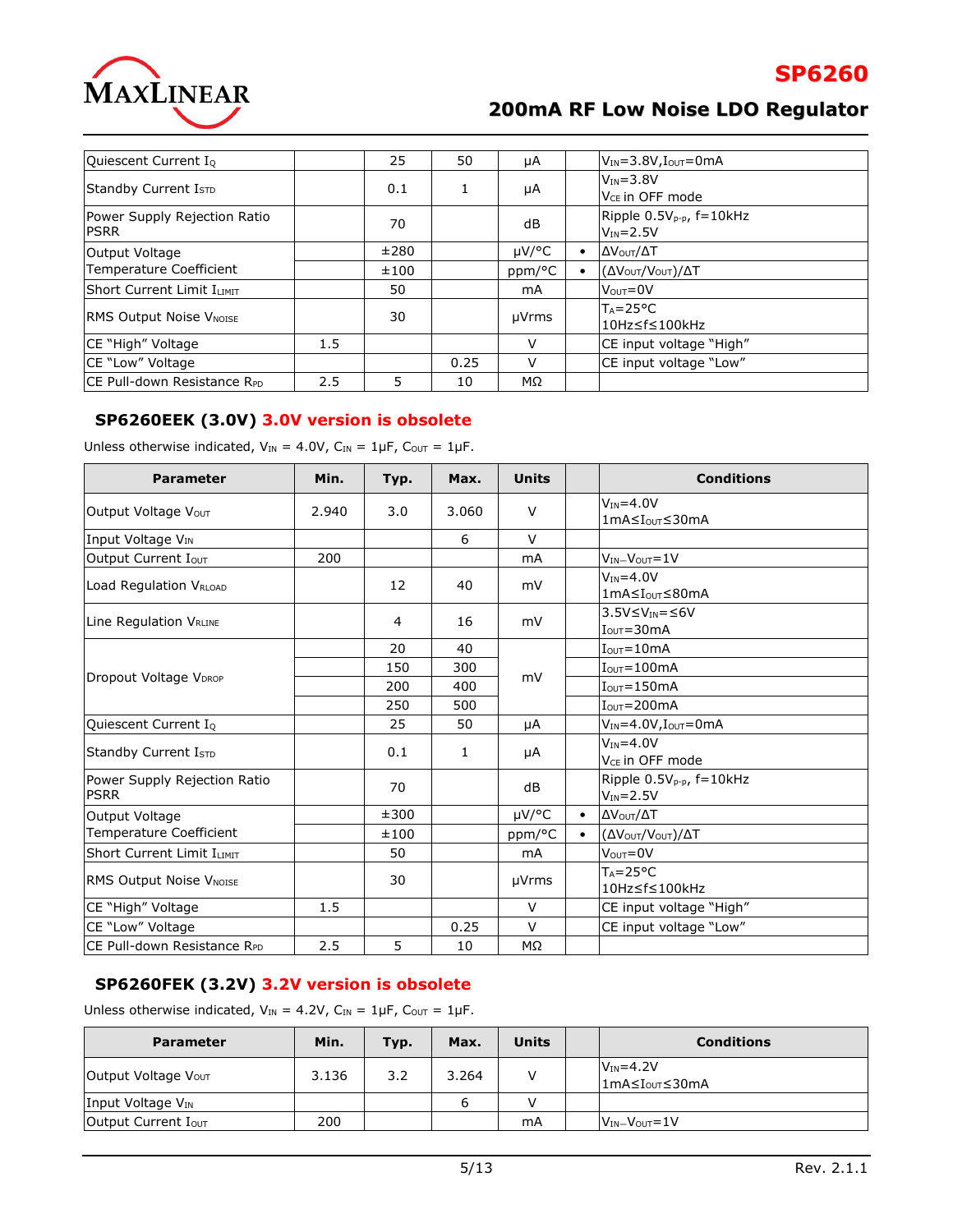

**SP6260**

| Load Regulation V <sub>RLOAD</sub>          |     | 12   | 40   | mV           |           | $V_{IN} = 4.2V$<br>1mA≤I <sub>ουτ</sub> ≤80mA                   |  |
|---------------------------------------------|-----|------|------|--------------|-----------|-----------------------------------------------------------------|--|
| Line Regulation V <sub>RLINE</sub>          |     | 4    | 16   | mV           |           | $3.7V \leq V_{IN} = \leq 6V$<br>$I_{\text{OUT}} = 30 \text{mA}$ |  |
|                                             |     | 20   | 40   | mV           |           | $IOUT=10mA$                                                     |  |
| Dropout Voltage V <sub>DROP</sub>           |     | 150  | 300  |              |           | $IOUT=100mA$                                                    |  |
|                                             |     | 200  | 400  |              |           | $IOUT=150mA$                                                    |  |
|                                             |     | 250  | 500  |              |           | $IOUT=200mA$                                                    |  |
| Quiescent Current I <sub>Q</sub>            |     | 25   | 50   | μA           |           | $V_{IN} = 4.2V, I_{OUT} = 0mA$                                  |  |
| Standby Current IsTD                        |     | 0.1  | 1    | μA           |           | $V_{IN} = 4.2V$<br>V <sub>CE</sub> in OFF mode                  |  |
| Power Supply Rejection Ratio<br><b>PSRR</b> |     | 70   |      | dB           |           | Ripple $0.5V_{p-p}$ , f=10kHz<br>$V_{IN} = 2.5V$                |  |
| Output Voltage                              |     | ±320 |      | $\mu$ V/°C   | $\bullet$ | ΔV <sub>Ουτ</sub> /ΔΤ                                           |  |
| Temperature Coefficient                     |     | ±100 |      | ppm/°C       | $\bullet$ | (ΔV <sub>OUT</sub> /V <sub>OUT</sub> )/ΔT                       |  |
| <b>Short Current Limit ILIMIT</b>           |     | 50   |      | mA           |           | $V_{\text{OUT}} = 0V$                                           |  |
| <b>RMS Output Noise VNOISE</b>              |     | 30   |      | µVrms        |           | $T_A = 25^{\circ}C$<br>10Hz≤f≤100kHz                            |  |
| CE "High" Voltage                           | 1.5 |      |      | $\vee$       |           | CE input voltage "High"                                         |  |
| CE "Low" Voltage                            |     |      | 0.25 | $\mathsf{V}$ |           | CE input voltage "Low"                                          |  |
| CE Pull-down Resistance RPD                 | 2.5 | 5.   | 10   | MΩ           |           |                                                                 |  |

### **SP6260GEK (3.3V) Available**

Unless otherwise indicated,  $V_{IN} = 4.3V$ ,  $C_{IN} = 1 \mu F$ ,  $C_{OUT} = 1 \mu F$ .

| <b>Parameter</b>                            | Min.  | Typ. | Max.         | <b>Units</b> |           | <b>Conditions</b>                                       |  |
|---------------------------------------------|-------|------|--------------|--------------|-----------|---------------------------------------------------------|--|
| Output Voltage Vout                         | 3.234 | 3.3  | 3.366        | $\vee$       |           | $V_{IN} = 4.3V$<br>1mA≤Iour≤30mA                        |  |
| Input Voltage VIN                           |       |      | 6            | $\vee$       |           |                                                         |  |
| Output Current Iout                         | 200   |      |              | <b>mA</b>    |           | $V_{IN} - V_{OUT} = 1V$                                 |  |
| Load Regulation VRLOAD                      |       | 12   | 40           | mV           |           | $V_{IN} = 4.3V$<br>1mA≤I <sub>ouτ</sub> ≤80mA           |  |
| Line Regulation VRLINE                      |       | 4    | 16           | mV           |           | $3.8V \leq V_{IN} = \leq 6V$<br>$IOUT=30mA$             |  |
|                                             |       | 20   | 40           |              |           | $I_{\text{OUT}} = 10 \text{mA}$                         |  |
| Dropout Voltage V <sub>DROP</sub>           |       | 150  | 300          |              |           | $IQUT=100mA$<br>$I_{\text{OUT}} = 150 \text{mA}$        |  |
|                                             |       | 200  | 400          | mV           |           |                                                         |  |
|                                             |       | 250  | 500          |              |           | $IOUT=200mA$                                            |  |
| Quiescent Current IQ                        |       | 25   | 50           | μA           |           | $V_{IN} = 4.3V$ , $I_{OUT} = 0mA$                       |  |
| Standby Current I <sub>STD</sub>            |       | 0.1  | $\mathbf{1}$ | μA           |           | $V_{IN} = 4.3V$<br>V <sub>CF</sub> in OFF mode          |  |
| Power Supply Rejection Ratio<br><b>PSRR</b> |       | 70   |              | dB           |           | Ripple 0.5V <sub>p-p</sub> , f=10kHz<br>$V_{IN} = 2.5V$ |  |
| Output Voltage                              |       | ±330 |              | µV/°C        | $\bullet$ | ΔV <sub>Ουτ</sub> /ΔΤ                                   |  |
| Temperature Coefficient                     |       | ±100 |              | ppm/°C       | $\bullet$ | (ΔV <sub>OUT</sub> /V <sub>OUT</sub> )/ΔT               |  |
| Short Current Limit ILIMIT                  |       | 50   |              | mA           |           | $VOUT=0V$                                               |  |
| <b>RMS Output Noise VNOISE</b>              |       | 30   |              | µVrms        |           | $T_A = 25^{\circ}C$<br>10Hz≤f≤100kHz                    |  |
| CE "High" Voltage                           | 1.5   |      |              | $\vee$       |           | CE input voltage "High"                                 |  |
| CE "Low" Voltage                            |       |      | 0.25         | $\vee$       |           | CE input voltage "Low"                                  |  |
| CE Pull-down Resistance RPD                 | 2.5   | 5    | 10           | MΩ           |           |                                                         |  |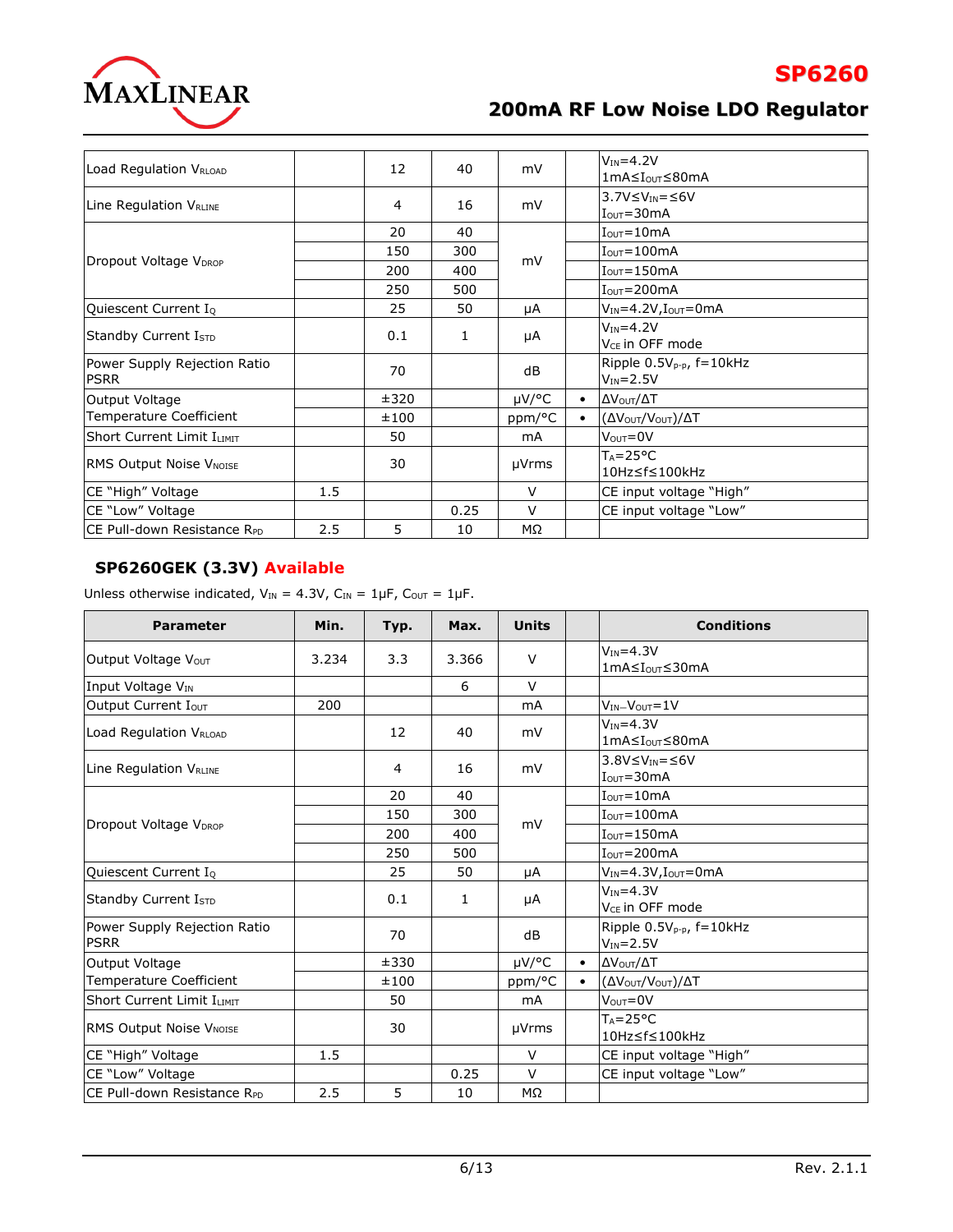

#### **BLOCK DIAGRAM**



Fig. 2: SP6260 Block Diagram

### **PIN ASSIGNEMENT**



Fig. 3: SP6260 Pin Assignment

#### **PIN DESCRIPTION**

| <b>Name</b> | <b>Pin Number</b> | <b>Description</b>                               |
|-------------|-------------------|--------------------------------------------------|
| $V_{IN}$    |                   | Input voltage                                    |
| <b>GND</b>  |                   | Ground                                           |
| <b>CE</b>   | 3                 | Enable input pin.<br>high=enable<br>low=shutdown |
| <b>NC</b>   | 4                 | No connection                                    |
| <b>VOUT</b> |                   | Regulated output voltage                         |

#### **ORDERING INFORMATION(1)**

| <b>Part Number</b> | Junction Temperature Range | Package  | <b>Packing Method</b> | Lead free $(2)$ | Note 1        |
|--------------------|----------------------------|----------|-----------------------|-----------------|---------------|
| SP6260GEK-L/TR     | -40°C to +85°C             | SOT-23-5 | Tape & Reel           | Yes             | 13.3V version |

Notes:

- 1. Refer to **www.maxlinear.com/SP6260** for most up-to-date Ordering Information.
- 2. Visit [www.maxlinear.com](http://www.maxlinear.com/) for additional information on Environmental Rating.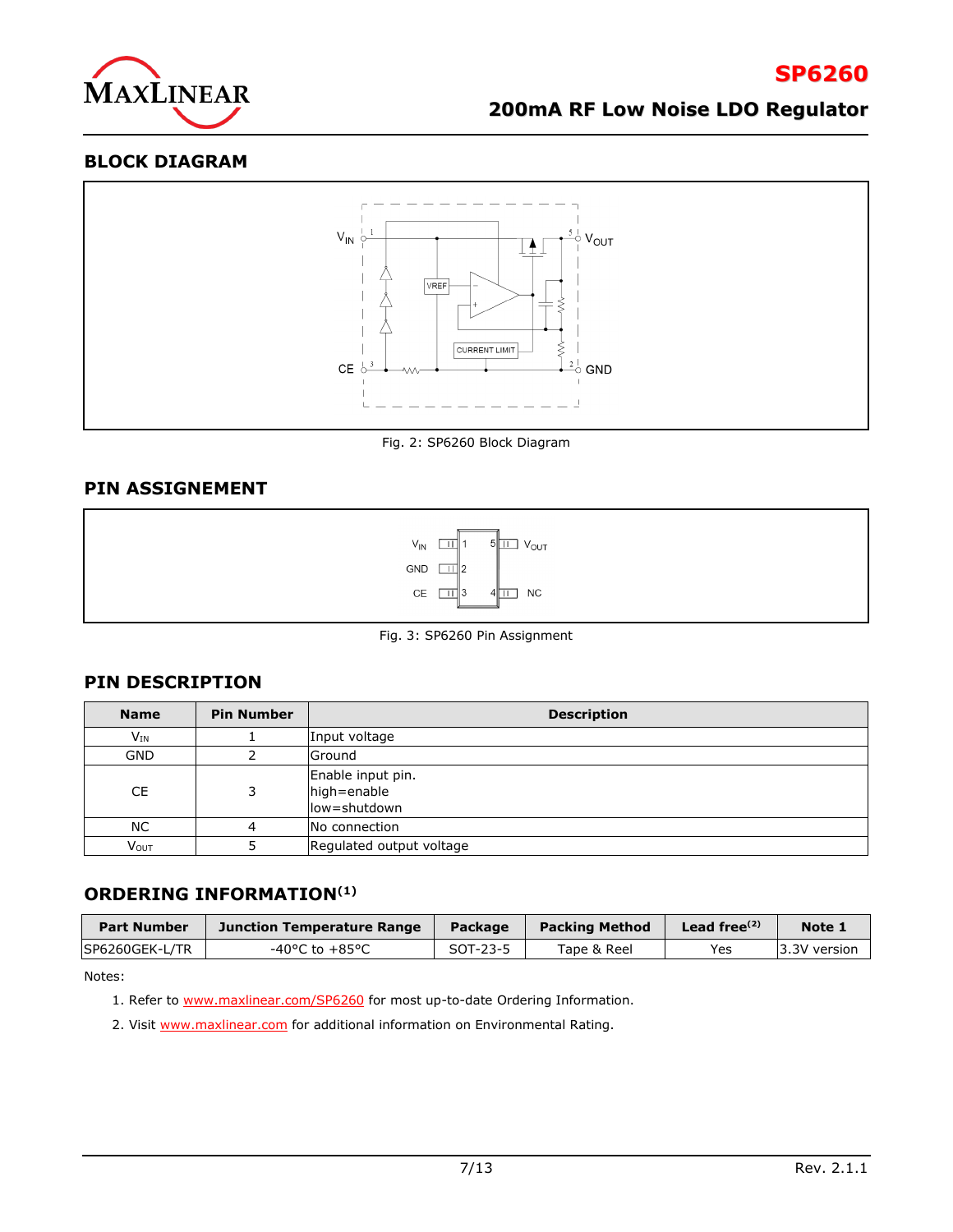

### **TYPICAL PERFORMANCE CHARACTERISTICS**

All data taken at V<sub>IN</sub> = 2.7V to 5.5V, T<sub>J</sub> = T<sub>A</sub> = 25°C, unless otherwise specified - Schematic and BOM from Application Information section of this datasheet.







Fig. 6: Output Voltage vs. Output Current SP6260BEK (1.8V)



Fig. 8: Output Voltage vs. Output Current SP6260EEK (3.0V)



Fig. 5: Output Voltage vs. Output Current SP6260AEK (1.5V)



Fig. 7: Output Voltage vs. Output Current SP6260CEK (2.5V)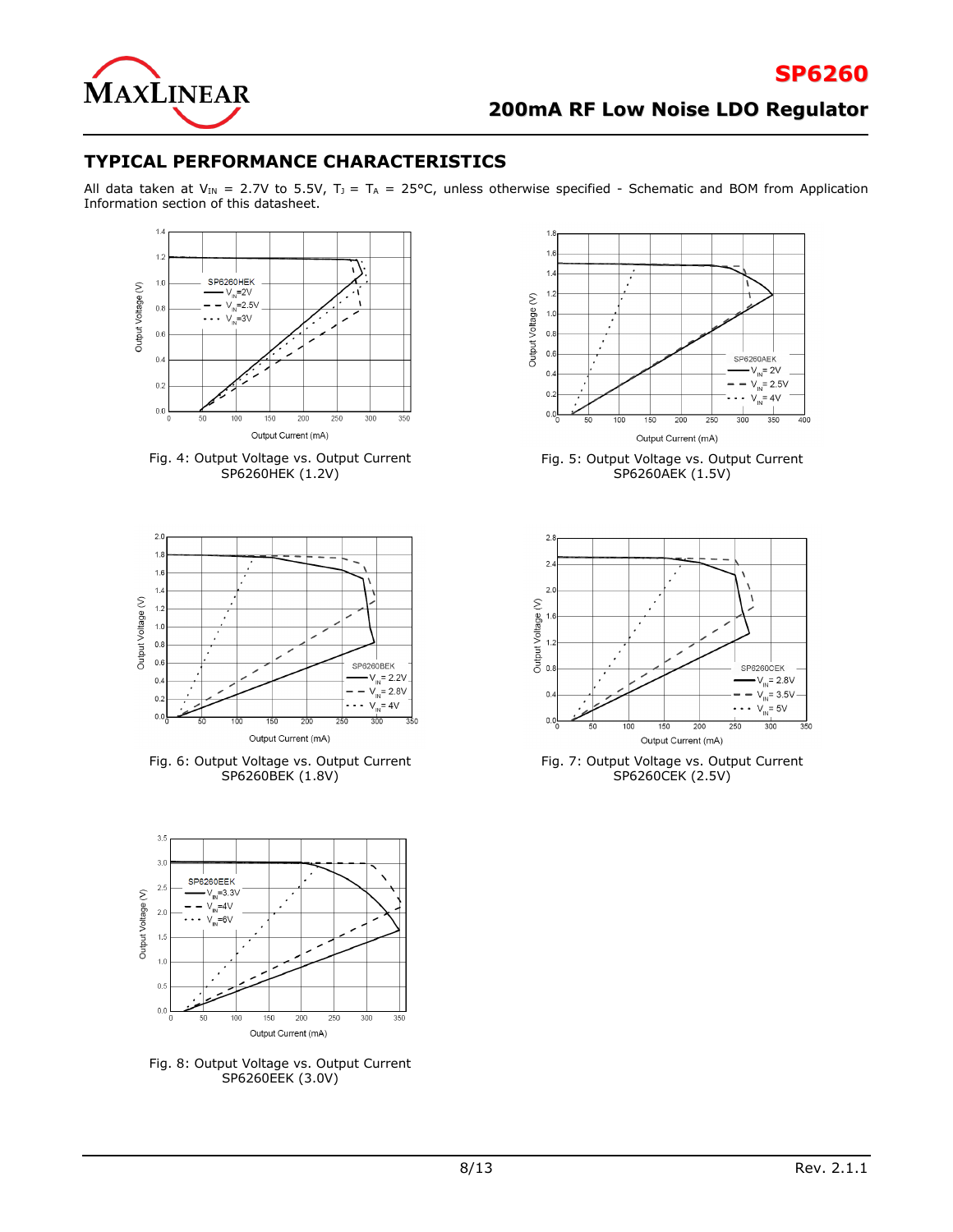



Fig. 9: Output Voltage vs. Input Voltage SP6260HEK (1.2V)



Fig. 11: Dropout Voltage vs. Output Current SP6260HEK-L (1.2V)



Fig. 13: Output Voltage vs. Junction Temparature SP6260HEK-L (1.2V)



Fig. 10: Output Voltage vs. Input Voltage SP6260EEK (3.0V)



Fig. 12: Dropout Voltage vs. Output Current SP6260EEK-L (3.0V)



Fig. 14: Output Voltage vs. Junction Temperature SP6260EEK-L (3.0V)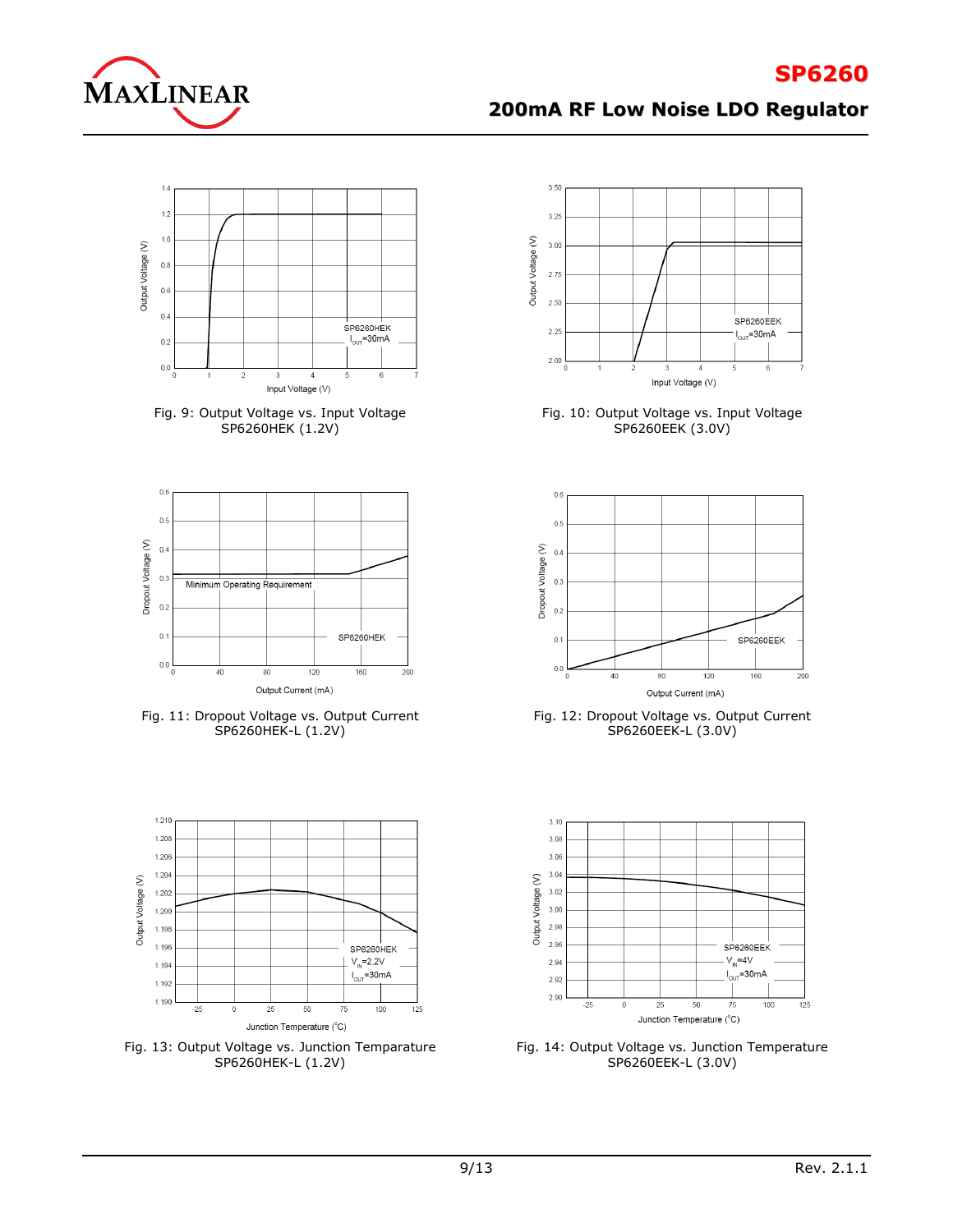



Fig. 15: Supply Current vs. Input Voltage SP6260HEK (1.2V)



Fig. 17: Supply Current vs. Junction Temperature SP6260HEK (1.2V)



Fig. 19: Line Transient SP6260HEK (1.2V) (Conditions:  $I_{\text{OUT}}=30$ mA,  $C_{\text{IN}}=1 \mu F$ ,  $C_{\text{OUT}}=1 \mu F$ )



Fig. 16: Supply Current vs. Input Voltage SP6260EEK (3.0V)



Fig. 18: Supply Current vs. Junction Temperature SP6260EEK (3.0)



Fig. 20: Line Transient SP6260EEK (3.0V) (Conditions: I<sub>OUT</sub>=30mA, CIN=1µF, C<sub>OUT</sub>=1µF)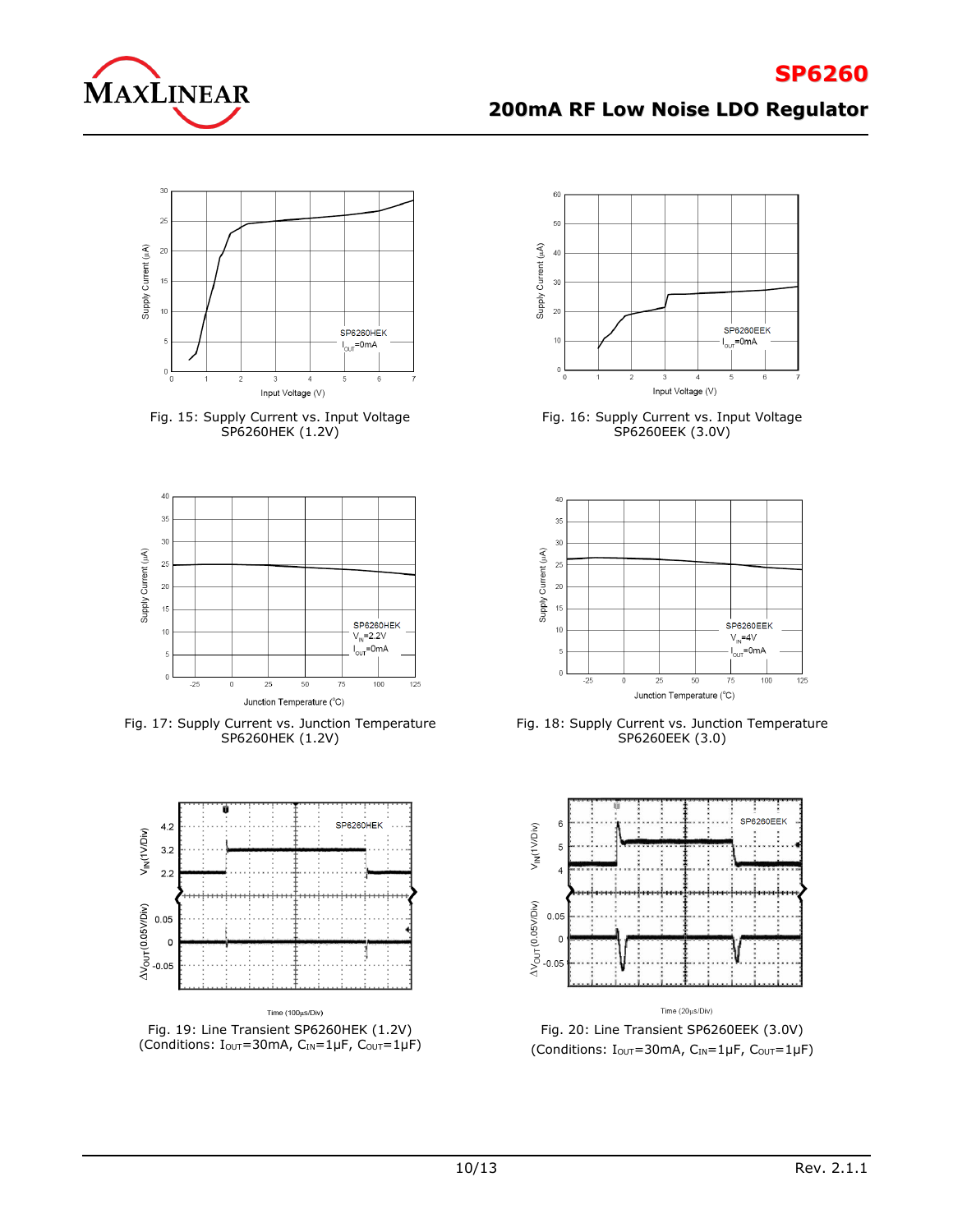

# **SP6260**

# **200mA RF Low Noise LDO Regulator**



Fig. 21: Line Transient SP6260HEK (1.2V) (Conditions:  $V_{IN} = 2.5V$ ,  $C_{IN} = 1 \mu F$ ,  $C_{OUT} = 1 \mu F$ )



SP6260HEK (1.2V)



Fig. 22: Line Transient SP6260EEK (3.0V) (Conditions:  $V_{IN} = 4V$ ,  $C_{IN} = 1 \mu F$ ,  $C_{OUT} = 1 \mu F$ )

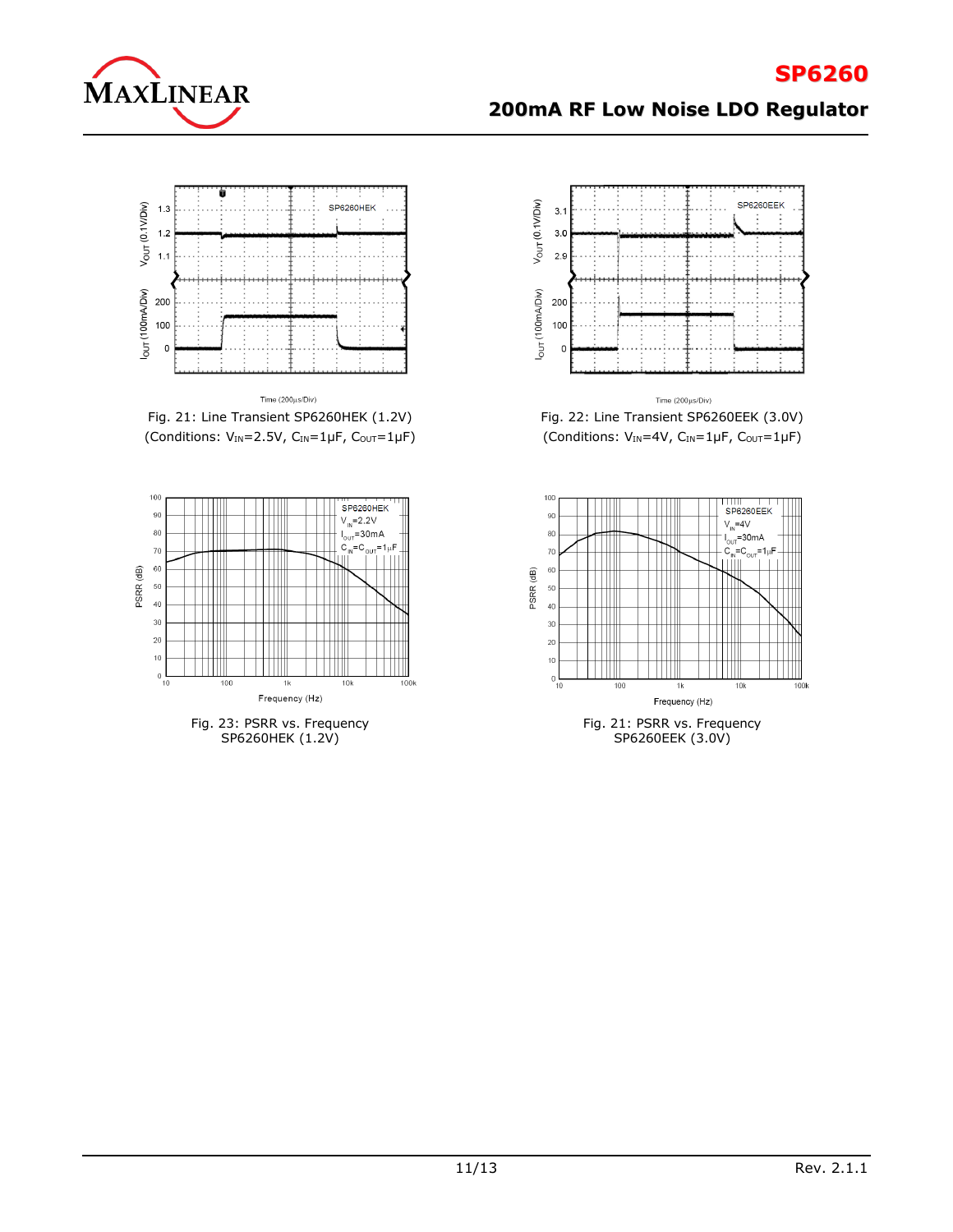

**SP6260**

## **PACKAGE SPECIFICATION**

### **5-PIN SOT-23**

Unit: mm (inch)